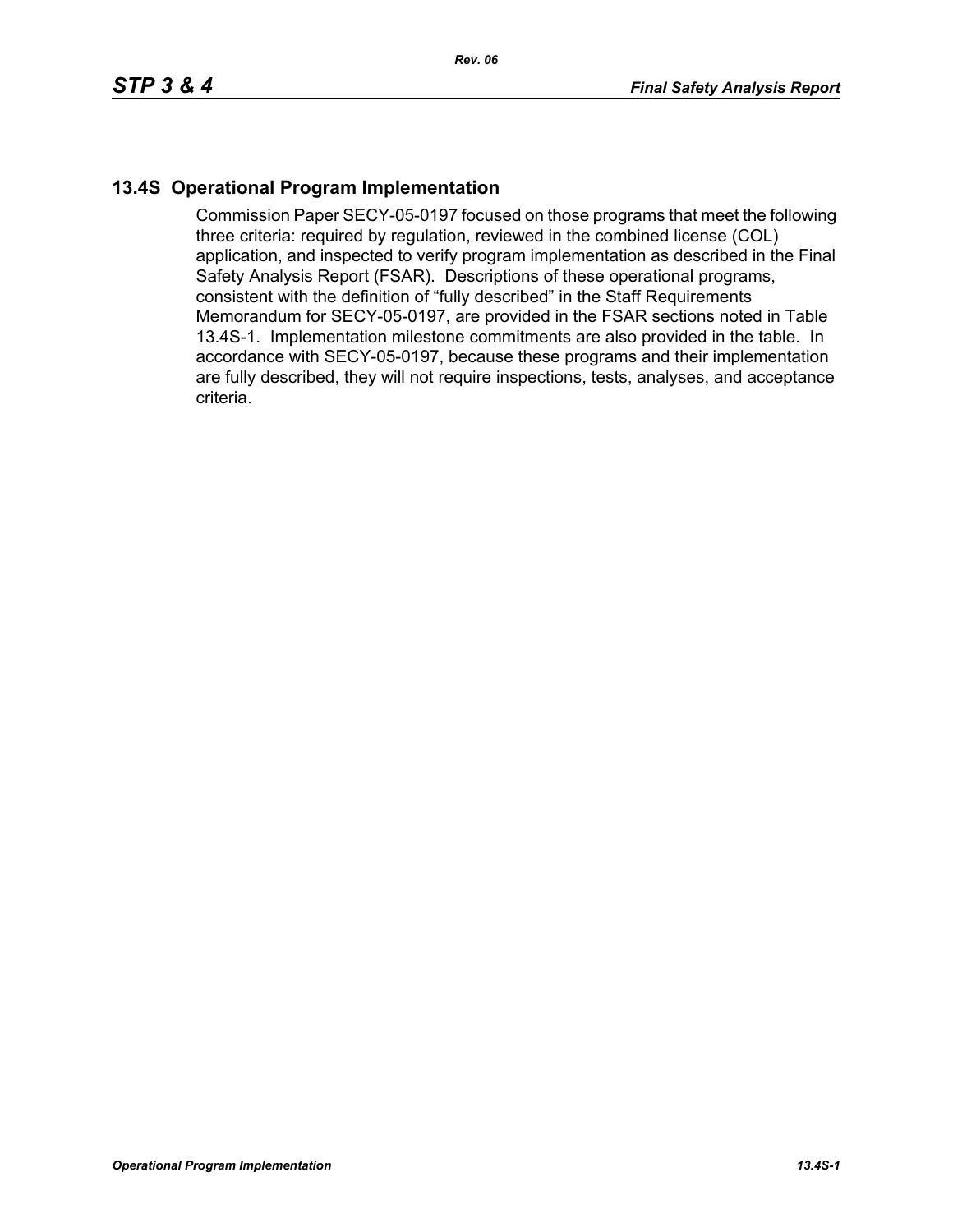|                |                                                               |                                                                                           | <b>FSAR</b>             | Implementation                               |                                                                        |
|----------------|---------------------------------------------------------------|-------------------------------------------------------------------------------------------|-------------------------|----------------------------------------------|------------------------------------------------------------------------|
| Item           | <b>Program Title</b>                                          | <b>Program Source</b><br>(Required By)                                                    | (SRP)<br><b>Section</b> | Milestone*                                   | <b>Requirement</b>                                                     |
| 1              | Inservice Inspection<br>Program                               | 10 CFR 50.55a(g)                                                                          | 5.2.4<br>6.6            | Commercial operation                         | 10 CFR 50.55a(g)<br>ASME Section XI IWA-2430(b)                        |
| $\overline{2}$ | <b>Inservice Testing Program</b>                              | 10 CFR 50.55a(f)<br>10 CFR 50, App A                                                      | 3.9.6<br>5.2.4          | After generator on line on nuclear<br>heat   | 10 CFR 50.55a(f)<br><b>ASME OM Code</b>                                |
| 3              | <b>Environmental Qualification</b><br>Program                 | 10 CFR 50.49(a)                                                                           | 3.11                    | Fuel Load                                    | License Condition                                                      |
| 4              | Preservice Inspection<br>Program                              | 10 CFR 50.55a(g)                                                                          | 5.2.4<br>6.6            | Completion prior to initial plant<br>startup | 10 CFR 50.55a(g)<br>ASME Section XI IWB-2200(a)                        |
| 5              | <b>Reactor Vessel Material</b><br>Surveillance Program        | 10 CFR 50.60<br>10 CFR 50, App H                                                          | 5.3.1                   | <b>Fuel Load</b>                             | <b>License Condition</b>                                               |
| 6              | Preservice Testing Program   10 CFR 50.55a(f)                 |                                                                                           | 3.9.6                   | <b>Fuel Load</b>                             | <b>License Condition</b>                                               |
| $\overline{7}$ | Containment Leakage Rate  <br><b>Testing Program</b>          | 10 CFR 50.54(o)<br>10 CFR 50, App A<br>(GDC 32)<br>10 CFR 50, App J<br>10 CFR 52.47(a)(1) | 6.2.6                   | Fuel load                                    | 10 CFR 50, App J<br>Option A - Section III<br>Option B - Section III.A |
|                | * Implementation will occur prior to the milestone indicated. |                                                                                           |                         |                                              |                                                                        |

*Rev. 06*

*STP 3 & 4*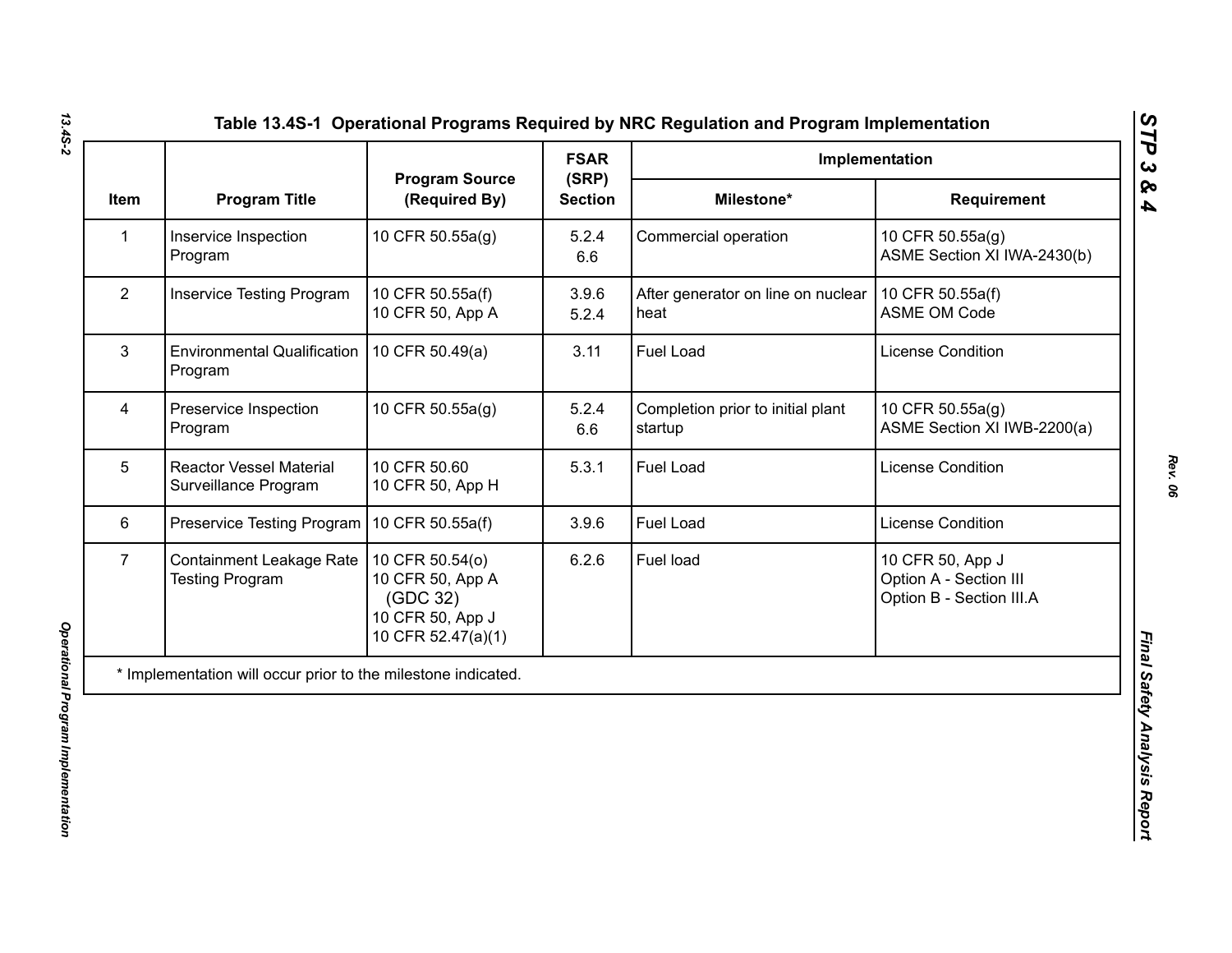|      |                                                                                                                                      |                                                                                                         | <b>FSAR</b>             |                                                                                    | Implementation           |
|------|--------------------------------------------------------------------------------------------------------------------------------------|---------------------------------------------------------------------------------------------------------|-------------------------|------------------------------------------------------------------------------------|--------------------------|
| Item | <b>Program Title</b>                                                                                                                 | <b>Program Source</b><br>(Required By)                                                                  | (SRP)<br><b>Section</b> | Milestone*                                                                         | Requirement              |
| 8    | Fire Protection Program                                                                                                              | 10 CFR 50.48                                                                                            | 9.5.1                   | Receipt of fuel onsite (as pertains<br>to fire protection for new fuel<br>storage) | <b>License Condition</b> |
|      |                                                                                                                                      |                                                                                                         |                         | Fuel load (complete program)                                                       |                          |
| 9    | Process and Effluent<br>Monitoring and Sampling<br>Program                                                                           |                                                                                                         |                         |                                                                                    |                          |
|      | <b>Radiological Effluent</b><br>Technical Specifications/<br><b>Standard Radiological</b><br><b>Effluent Controls</b><br>(RETS/SREC) | 10 CFR 20.1301<br>10 CFR 20.1302<br>10 CFR 50.34a<br>10 CFR 50.36a<br>10 CFR 50, App I,<br>Sect II & IV | 11.5                    | <b>Fuel Load</b>                                                                   | <b>License Condition</b> |
|      | <b>Offsite Dose Calculation</b><br>Manual (ODCM)                                                                                     | Same as above                                                                                           | 11.5                    | Fuel Load                                                                          | License Condition        |
|      | Radiological Environmental<br>Monitoring Program<br>(REMP)                                                                           | Same as above                                                                                           | 11.5                    | Fuel Load                                                                          | License Condition        |
|      | Process Control Program<br>(PCP)                                                                                                     | Same as above                                                                                           | 11.4                    | Fuel Load                                                                          | License Condition        |
|      | * Implementation will occur prior to the milestone indicated.                                                                        |                                                                                                         |                         |                                                                                    |                          |

13.45-3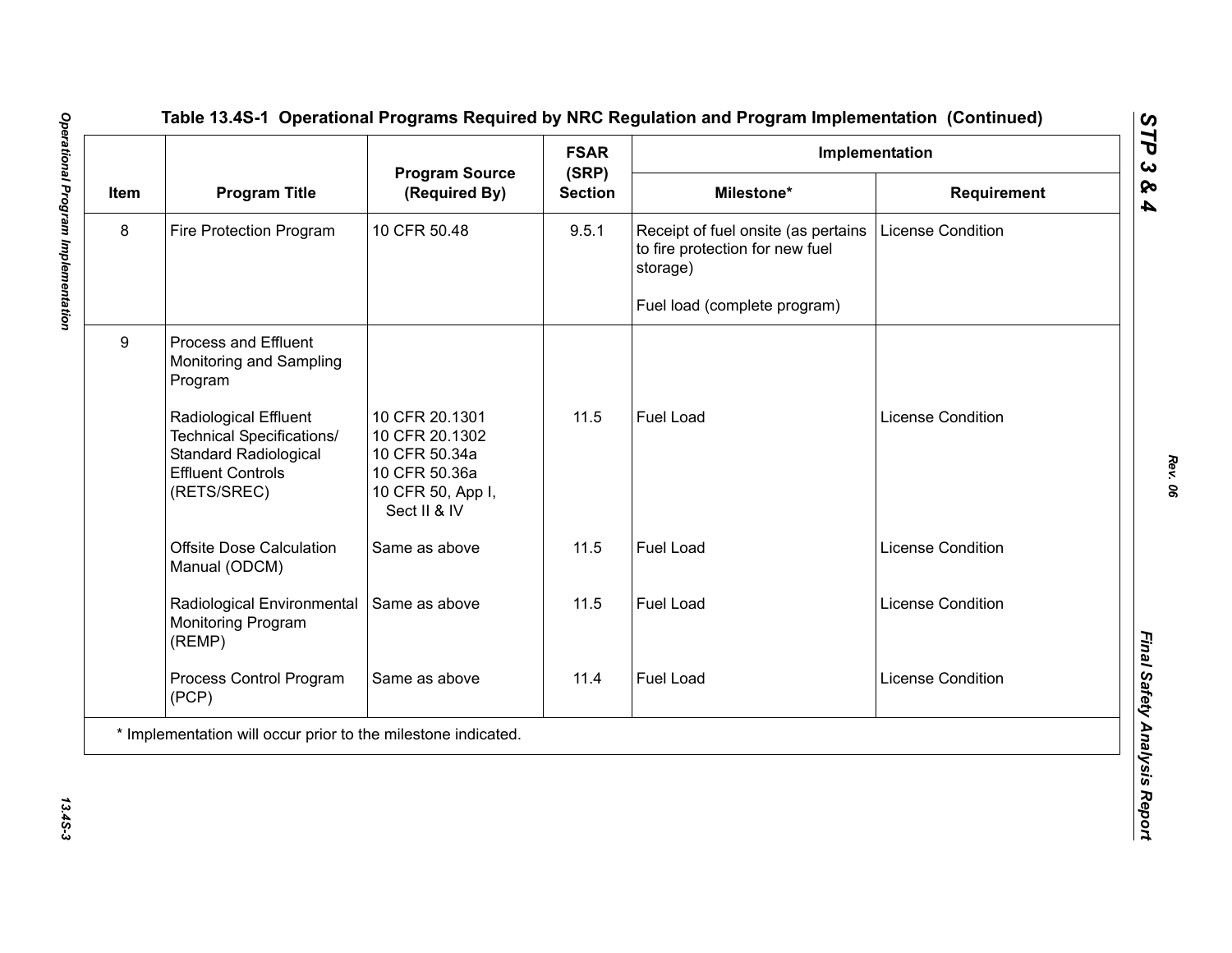|      |                                                     |                                                                              | <b>FSAR</b>             |                                                                                                                                                                                                                                                                                                                    | Implementation           |
|------|-----------------------------------------------------|------------------------------------------------------------------------------|-------------------------|--------------------------------------------------------------------------------------------------------------------------------------------------------------------------------------------------------------------------------------------------------------------------------------------------------------------|--------------------------|
| Item | <b>Program Title</b>                                | <b>Program Source</b><br>(Required By)                                       | (SRP)<br><b>Section</b> | Milestone*                                                                                                                                                                                                                                                                                                         | <b>Requirement</b>       |
| 10   | <b>Radiation Protection</b><br>Program              | 10 CFR 20.1101                                                               | 12.5S                   | The applicable portions of the<br>Radiation Protection Program will<br>be implemented by the following<br>milestones:<br>Initial receipt of byproduct,<br>source or special nuclear<br>materials (excluding exempt<br>quantities)<br>Receipt of fuel onsite<br>Fuel load<br>First shipment of radioactive<br>waste | <b>License Condition</b> |
| 11   | Non-Licensed Plant Staff<br><b>Training Program</b> | 10 CFR 50.120<br>10 CFR 52.78                                                | 13.2.2                  | 18 months prior to scheduled fuel<br>load                                                                                                                                                                                                                                                                          | 10 CFR 50.120(b)         |
| 12   | <b>Reactor Operator Training</b><br>Program         | 10 CFR 55.13<br>10 CFR 55.31<br>10 CFR 55.41<br>10 CFR 55.43<br>10 CFR 55.45 | 13.2.1                  | 18 months prior to scheduled date<br>of fuel load                                                                                                                                                                                                                                                                  | <b>License Condition</b> |
| 13   | <b>Reactor Operator</b><br>Requalification Program  | 10 CFR 50.34(b)<br>10 CFR 50.54(i)<br>10 CFR 55.59                           | 13.2.1                  | Within 3 months after issuance of<br>an operating license or the date<br>the Commission makes the<br>finding under 10 CFR $52.103(g)$                                                                                                                                                                              | 10 CFR 50.54(i-1)        |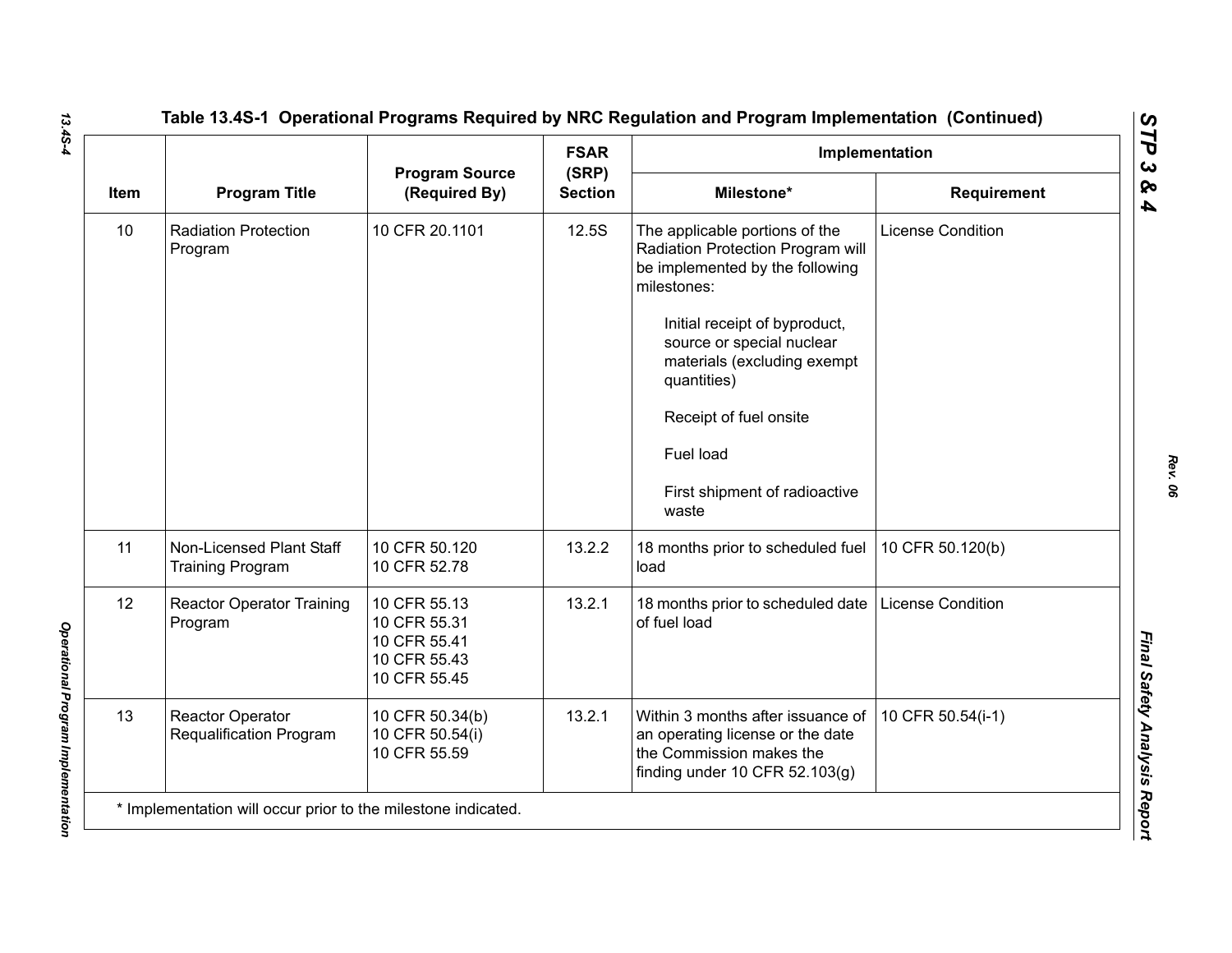| <b>Program Title</b><br>Milestone*<br>(Required By)<br><b>Section</b><br>Requirement<br><b>Emergency Planning</b><br>10 CFR 50.47<br>13.3<br>Full participation exercise<br>10 CFR 50, App E.IV.F.2a(ii)<br>10 CFR 50, App E<br>conducted within 2 years of<br>scheduled date for initial fuel load<br>Onsite exercise conducted within<br>10 CFR 50, App E.IV.F.2a(ii)<br>1 year before the scheduled date<br>for initial fuel load<br>10 CFR 50, App E.V<br>Applicant's detailed implementing<br>procedures for its emergency plan<br>submitted no less than within 180<br>days prior to scheduled date for<br>initial fuel load | 14<br>* Implementation will occur prior to the milestone indicated. |      | <b>FSAR</b><br>Implementation |                       |       |  |  |
|------------------------------------------------------------------------------------------------------------------------------------------------------------------------------------------------------------------------------------------------------------------------------------------------------------------------------------------------------------------------------------------------------------------------------------------------------------------------------------------------------------------------------------------------------------------------------------------------------------------------------------|---------------------------------------------------------------------|------|-------------------------------|-----------------------|-------|--|--|
|                                                                                                                                                                                                                                                                                                                                                                                                                                                                                                                                                                                                                                    |                                                                     | Item |                               | <b>Program Source</b> | (SRP) |  |  |
|                                                                                                                                                                                                                                                                                                                                                                                                                                                                                                                                                                                                                                    |                                                                     |      |                               |                       |       |  |  |
|                                                                                                                                                                                                                                                                                                                                                                                                                                                                                                                                                                                                                                    |                                                                     |      |                               |                       |       |  |  |
|                                                                                                                                                                                                                                                                                                                                                                                                                                                                                                                                                                                                                                    |                                                                     |      |                               |                       |       |  |  |
|                                                                                                                                                                                                                                                                                                                                                                                                                                                                                                                                                                                                                                    |                                                                     |      |                               |                       |       |  |  |
|                                                                                                                                                                                                                                                                                                                                                                                                                                                                                                                                                                                                                                    |                                                                     |      |                               |                       |       |  |  |
|                                                                                                                                                                                                                                                                                                                                                                                                                                                                                                                                                                                                                                    |                                                                     |      |                               |                       |       |  |  |
|                                                                                                                                                                                                                                                                                                                                                                                                                                                                                                                                                                                                                                    |                                                                     |      |                               |                       |       |  |  |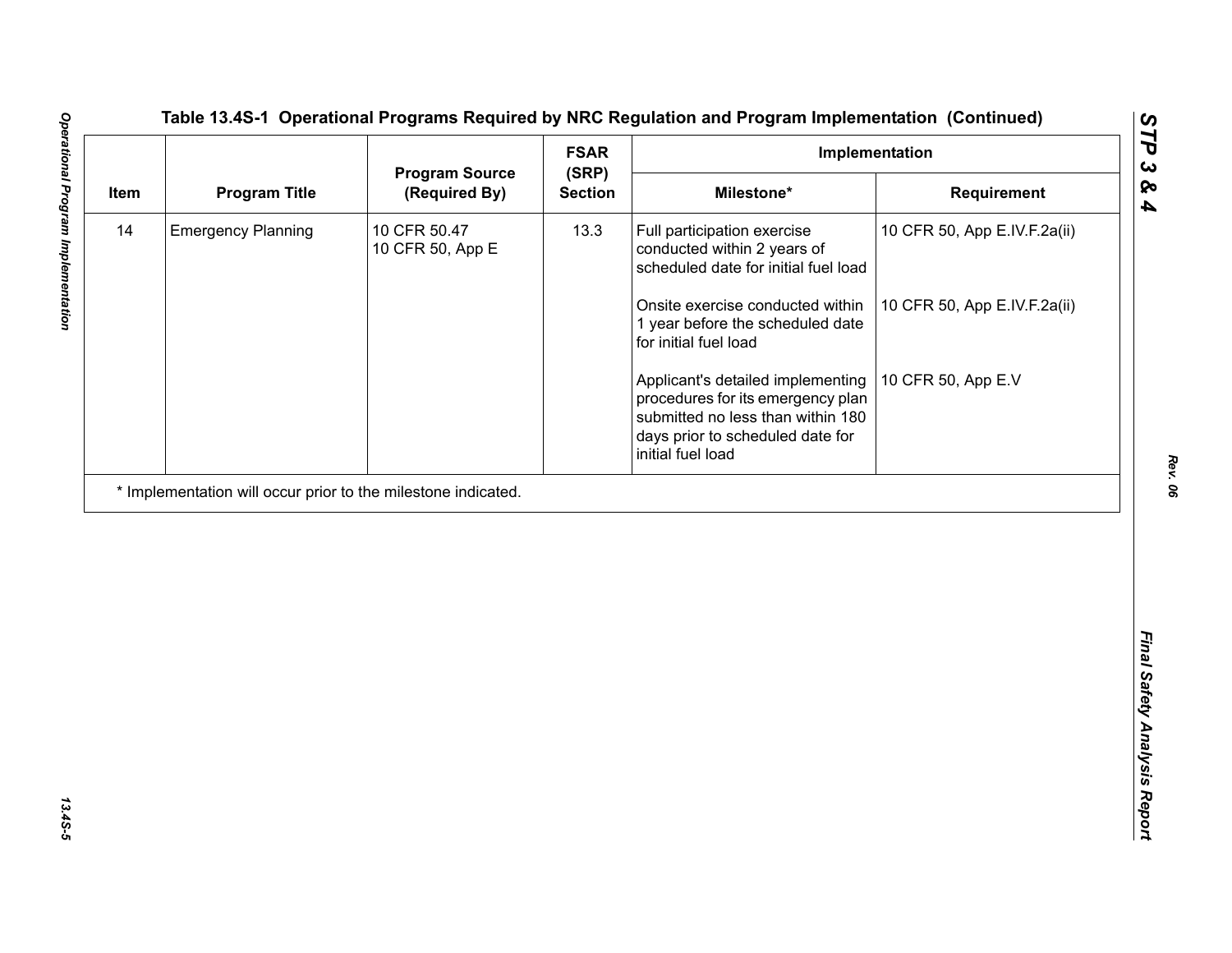|      |                                                                                |                                                                           | <b>FSAR</b><br>(SRP) |                               | Implementation           |  |
|------|--------------------------------------------------------------------------------|---------------------------------------------------------------------------|----------------------|-------------------------------|--------------------------|--|
| Item | <b>Program Title</b>                                                           | <b>Program Source</b><br>(Required By)                                    | <b>Section</b>       | Milestone*                    | <b>Requirement</b>       |  |
|      | <b>Security Program</b>                                                        | 10 CFR 50.34(c)                                                           | 13.6.1               |                               |                          |  |
|      | <b>Physical Security Plan</b>                                                  | 10 CFR 73.55<br>10 CFR 73.56<br>10 CFR 73.57<br>10 CFR 73.58<br>10 CFR 26 |                      | Fuel Receipt (Protected Area) | <b>License Condition</b> |  |
|      | Safeguards Contingency<br>Plan                                                 | 10 CFR 50.34(d)<br>10 CFR 73, App C                                       |                      | Fuel Receipt (Protected Area) | <b>License Condition</b> |  |
|      | Training and Qualification<br>Plan                                             | 10 CFR 73, App B                                                          |                      | Fuel Receipt (Protected Area) | <b>License Condition</b> |  |
|      | <b>Cyber Security Program</b>                                                  | 10 CFR 73.54                                                              | 13.6.1               | Fuel Receipt (Protected Area) | <b>License Condition</b> |  |
|      | <b>Fitness for Duty</b>                                                        | 10 CFR 26                                                                 | 13.7                 | Fuel Receipt (Protected Area) | License Condition        |  |
|      | Fitness for Duty Program<br>(Construction-Mgt &<br><b>Oversight Personnel)</b> | 10 CFR Part 26<br>Subparts A-H, N and O                                   | 13.7                 | Prior to initial Construction | 10 CFR 26                |  |
|      | Fitness for Duty Program<br>(Construction-Workers &<br>First Line Supv.)       | 10 CFR Part 26<br>Subparts K                                              | 13.7                 | Prior to initial Construction | 10 CFR 26                |  |
|      | * Implementation will occur prior to the milestone indicated.                  |                                                                           |                      |                               |                          |  |

*Rev. 06*

*STP 3 & 4*